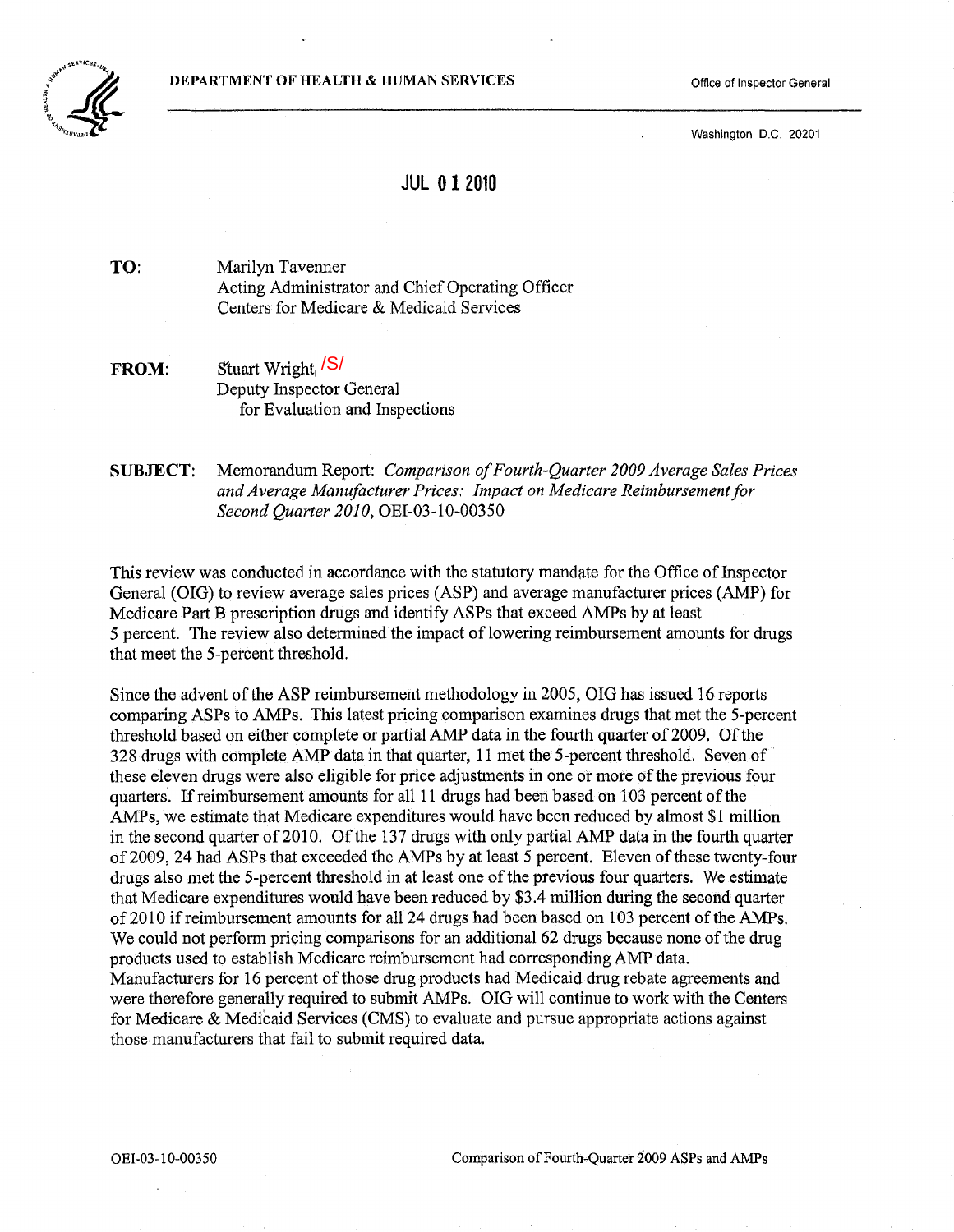### Page 2 – Marilyn Tavenner

## **BACKGROUND**

Section 1847A(d)(2)(B) of the Social Security Act (the Act) mandates that OIG compare ASPs to AMPs. If OIG finds that the ASP for a drug exceeds the AMP by a certain percentage (currently 5 percent), section  $1847A(d)(3)(A)$  of the Act states that the Secretary of Health  $\&$ Human Services (the Secretary) may disregard the ASP for the drug when setting reimbursement amounts.<sup>[1](#page-1-0)</sup> Section 1847A(d)(3)(C) of the Act goes on to state that "... the Inspector General shall inform the Secretary (at such times as the Secretary may specify to carry out this subparagraph) and the Secretary shall, effective as of the next quarter, substitute for the amount of payment … the lesser of (i) the widely available market price … (if any); or (ii) 103 percent of the average manufacturer price…."

## **Medicare Part B Coverage of Prescription Drugs**

Medicare Part B covers only a limited number of outpatient prescription drugs. Covered drugs include injectable drugs administered by a physician; certain self-administered drugs, such as oral anticancer drugs and immunosuppressive drugs; drugs used in conjunction with durable medical equipment; and some vaccines.

## **Medicare Part B Payments for Prescription Drugs**

CMS contracts with private companies, known as Medicare Administrative Contractors (MAC), to process and pay Medicare Part B claims, including those for prescription drugs. To obtain reimbursement for covered outpatient prescription drugs, health care providers submit claims to their MACs using procedure codes. CMS established the Healthcare Common Procedure Coding System (HCPCS) to provide a standardized coding system for describing the specific items and services provided in the delivery of health care. In the case of prescription drugs, each HCPCS code defines the drug name and the amount of drug represented by the HCPCS code but does not specify manufacturer or package size information.

Medicare and its beneficiaries spent over \$11 billion for Part B drugs in [2](#page-1-1)009.<sup>2</sup> Although Medicare paid for nearly 800 outpatient prescription drug HCPCS codes that year, most of the spending for Part B drugs was concentrated on a relatively small subset of those codes. In 2009, 64 codes accounted for 90 percent of the expenditures for Part B drugs, with only 13 of these drugs representing the majority (52 percent) of total Part B drug expenditures.

## **Reimbursement Methodology for Part B Drugs and Biologicals**

Medicare Part B pays for most covered drugs using a reimbursement methodology based on ASPs.<sup>[3](#page-1-2)</sup> Section 1847A(c) of the Act, as added by the Medicare Prescription Drug, Improvement, and Modernization Act of 2003, P.L. 108-173, defines an ASP as a manufacturer's sales of a

<span id="page-1-0"></span><sup>&</sup>lt;sup>1</sup> Section 1847A(d)(3)(B)(ii) of the Act provides the Secretary with authority to adjust the applicable threshold percentage in 2006 and subsequent years; however, the threshold percentage has been maintained at 5 percent.<br><sup>2</sup> Medicare expenditures for Part B drugs in 2009 were calculated using CMS's Part B Analytics and Reports

<span id="page-1-1"></span><sup>(</sup>PBAR). The PBAR data for 2009 were downloaded in March 2010.

<span id="page-1-2"></span> $3$  Several Part B drugs, including certain vaccines and blood products, are not paid under the ASP methodology.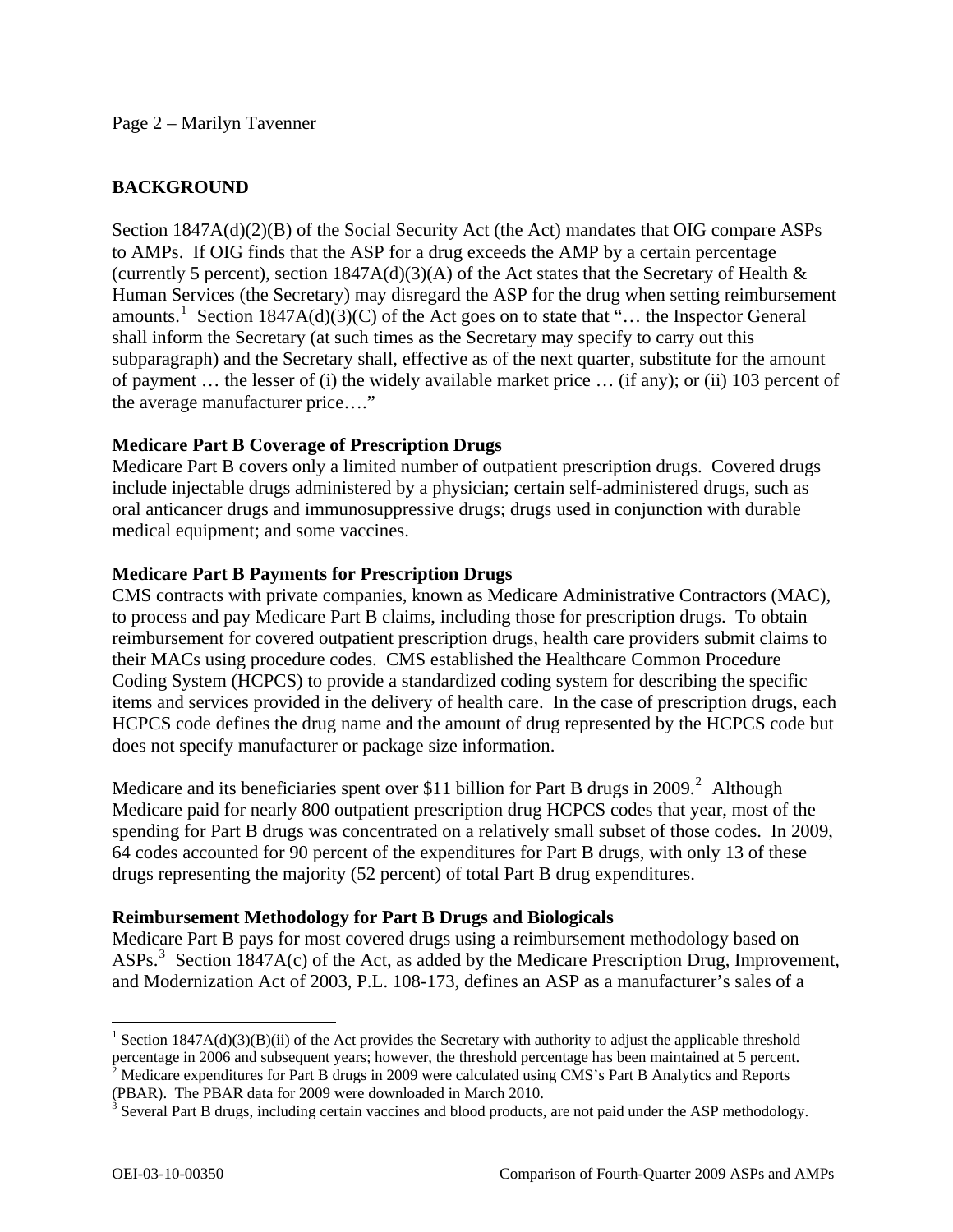drug to all purchasers in the United States in a calendar quarter divided by the total number of units of the drug sold by the manufacturer in that same quarter. The ASP is net of any price concessions, such as volume discounts, prompt pay discounts, cash discounts, free goods contingent on purchase requirements, chargebacks, and rebates other than those obtained through the Medicaid drug rebate program. $4$  Sales that are nominal in amount are exempted from the ASP calculation, as are sales excluded from the determination of "best price" in the Medicaid drug rebate program. $5, 6$  $5, 6$  $5, 6$ 

Manufacturers report ASPs by 11-digit national drug codes (NDC), each of which identifies a specific manufacturer, product, and package size. Manufacturers must provide CMS with the ASP and volume of sales for each NDC on a quarterly basis, with submissions due 30 days after the close of each quarter. $\frac{7}{7}$  $\frac{7}{7}$  $\frac{7}{7}$ 

Because Medicare Part B reimbursement for outpatient drugs is based on HCPCS codes rather than NDCs and more than one NDC may meet the definition of a particular HCPCS code, CMS has developed a file that "crosswalks" manufacturers' NDCs to HCPCS codes. CMS uses information in this crosswalk file to calculate volume-weighted ASPs for covered HCPCS codes.

## **Calculation of Volume-Weighted Average Sales Prices**

Second-quarter 2010 Medicare payments for most covered drug codes were based on fourth-quarter 2009 ASP submissions from manufacturers, which were volume-weighted using an equation that involves the following variables: the ASP for the 11-digit NDC as reported by the manufacturer, the volume of sales for the NDC as reported by the manufacturer, and the number of billing units in the NDC as determined by  $\overline{CMS}$ .<sup>[8](#page-2-4)</sup> The amount of the drug contained in an NDC may differ from the amount of the drug specified by the HCPCS code that providers use to bill Medicare. Therefore, the number of billing units in an NDC describes the number of HCPCS code units that are in that NDC. For instance, an NDC may contain a total of 10 milliliters of Drug A, but the corresponding HCPCS code may be defined as only 5 milliliters of Drug A. In this case, there are two billing units in the NDC. CMS calculates the number of billing units in each NDC when developing its crosswalk files.

Under the ASP pricing methodology, the Medicare allowance for most Part B drugs is equal to 106 percent of the volume-weighted ASP for the HCPCS code. Medicare beneficiaries are responsible for 20 percent of this amount in the form of coinsurance.

<span id="page-2-0"></span> $4$  Section 1847A(c)(3) of the Act.

<span id="page-2-1"></span><sup>&</sup>lt;sup>5</sup> Pursuant to section 1927(c)(1)(C)(i) of the Act, "best price" is the lowest price available from the manufacturer during the rebate period to any wholesaler, retailer, provider, health maintenance organization, nonprofit entity, or governmental entity within the United States, with certain exceptions.

<span id="page-2-2"></span> $\delta$  Section 1847A(c)(2) of the Act.

<sup>&</sup>lt;sup>7</sup> Section 1927(b)(3) of the Act.

<span id="page-2-4"></span><span id="page-2-3"></span><sup>&</sup>lt;sup>8</sup> The equation that CMS currently uses to calculate volume-weighted ASPs is described in section 1847A(b)(6) of the Act. It is also provided in Appendix A.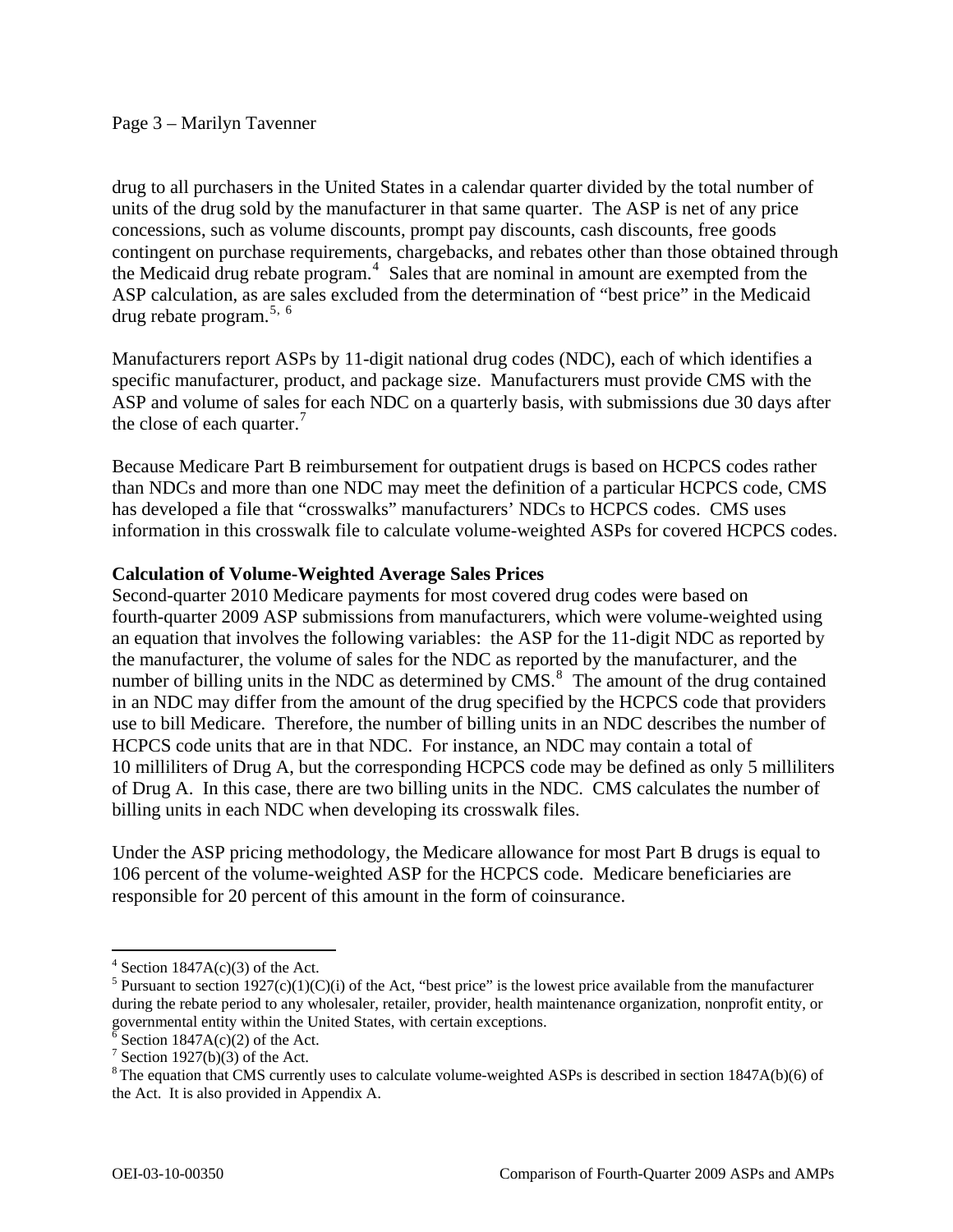### Page 4 – Marilyn Tavenner

### **The Medicaid Drug Rebate Program and Average Manufacturer Prices**

For Federal payment to be available for covered outpatient drugs provided under Medicaid, sections 1927(a)(1) and (b)(1) of the Act mandate that drug manufacturers enter into rebate agreements with the Secretary and pay quarterly rebates to State Medicaid agencies. Under these rebate agreements and pursuant to section 1927(b)(3) of the Act, manufacturers must provide CMS with the AMPs for each of their NDCs. As further explained in regulation, manufacturers are required to submit AMPs within 30 days after the end of each month and each quarter.<sup>[9](#page-3-0)</sup>

As generally defined in section  $1927(k)(1)$  of the Act, the AMP is the average price paid to the manufacturer for the drug in the United States by wholesalers for drugs distributed to the retail pharmacy class of trade.<sup>[10](#page-3-1)</sup> The AMP is generally calculated as a weighted average of prices for all of a manufacturer's package sizes of a drug and is reported for the lowest identifiable quantity of the drug (e.g., 1 milliliter, 1 tablet, 1 capsule).<sup>[11](#page-3-2)</sup>

If a manufacturer fails to provide AMP data in a timely manner, civil monetary penalties may be imposed.<sup>[12](#page-3-3)</sup> In addition, pursuant to section 1927(b)(4)(B)(i) of the Act, the Secretary may terminate a rebate agreement "for violation of the requirements of the agreement or other good cause shown." CMS has terminated rebate agreements with a number of manufacturers for failure to report drug-pricing data as required by section 1927 of the Act. For the purposes of evaluating potential civil monetary penalty actions, CMS has also provided OIG with information about manufacturers that failed to submit drug-pricing data.

## **Office of Inspector General's Monitoring of Average Sales Prices and Average Manufacturer Prices**

In accordance with its statutory mandate, OIG has issued 14 quarterly pricing comparisons since the ASP reimbursement methodology for Part B drugs was implemented in January 2005. In addition, OIG completed two annual overviews of ASPs and AMPs, which examined data across all four quarters of 2007 and 2008, respectively. A list of all 16 reports is provided in Appendix B.

Although CMS has acknowledged the Secretary's authority to adjust ASP payment limits based on the findings of OIG's pricing comparisons, CMS has yet to make any changes to Part B drug reimbursement as a result of these studies. Rather, CMS has emphasized both the complexity of substituting payment amounts and the importance of proceeding cautiously to avoid unintended consequences.[13](#page-3-4) In commenting on OIG's reports, CMS has expressed a desire to both better

<span id="page-3-0"></span><sup>&</sup>lt;sup>9</sup> 42 CFR § 447.510.

<span id="page-3-1"></span><sup>&</sup>lt;sup>10</sup> Effective October 2010, the Patient Protection and Affordable Care Act, P.L. 111-148, changes the definition of AMP in a way that is not relevant for the purposes of this report. However, it may affect pricing comparisons between ASPs and AMPs for the fourth quarter of 2010 and beyond.

<span id="page-3-2"></span><sup>&</sup>lt;sup>11</sup> As specified in 42 CFR § 447.504(i), a quarterly AMP is calculated as a weighted average of monthly AMPs in the quarter. However, the manufacturer must adjust the AMP for a quarter if cumulative discounts, rebates, or other arrangements subsequently adjust the prices actually realized.<br><sup>12</sup> Pursuant to section 1927(b)(3)(C) of the Act.

<span id="page-3-3"></span>

<span id="page-3-4"></span><sup>&</sup>lt;sup>13</sup> See CMS comments to OEI-03-08-00450, December 2008; and OEI-03-09-00350, February 2010.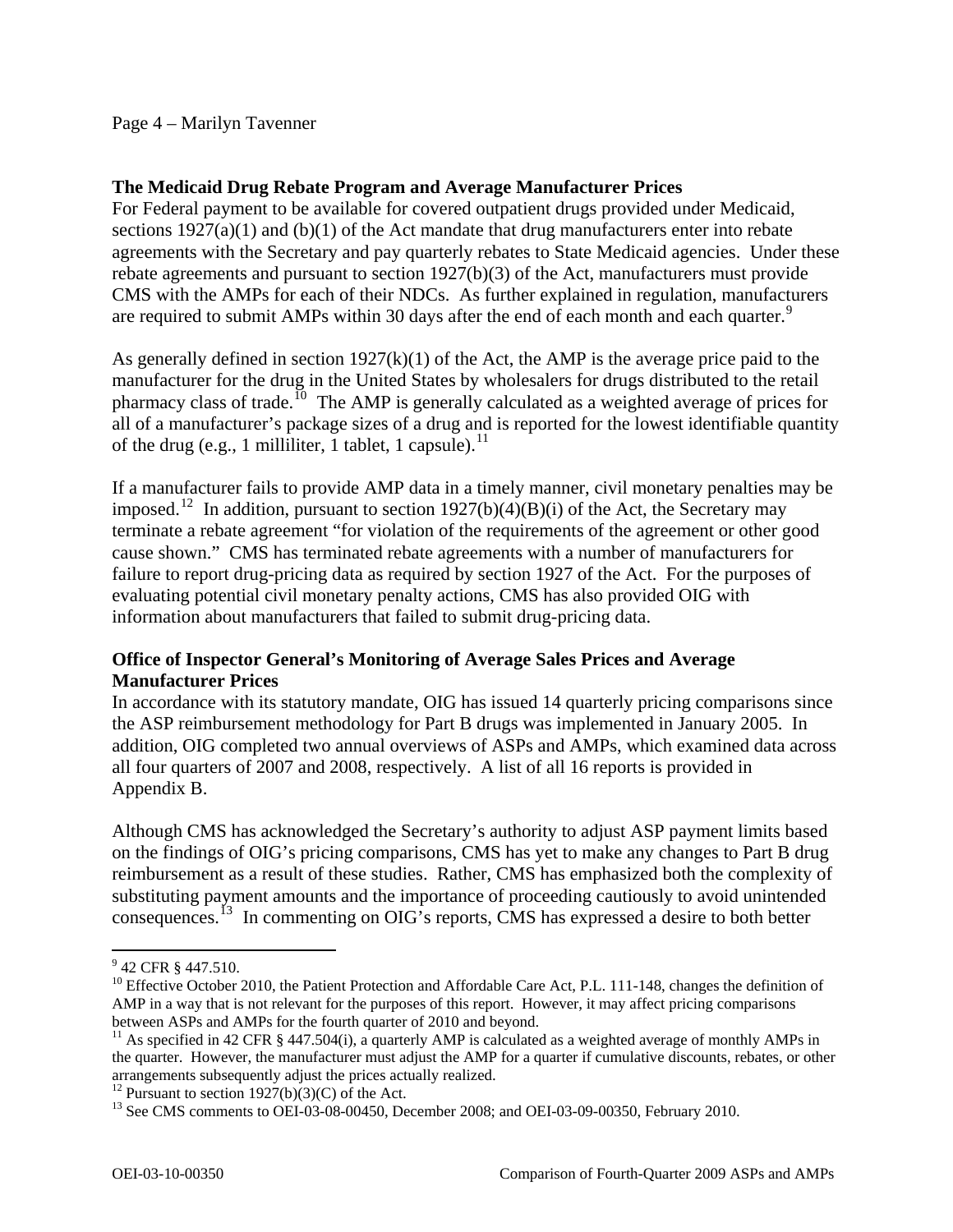### Page 5 – Marilyn Tavenner

understand fluctuating differences between ASPs and AMPs and engage stakeholders, with the intent of developing a process for making price substitutions.<sup>[14](#page-4-0)</sup> However, CMS has not specified what, if any, steps it will take to adjust Medicare reimbursement amounts for drugs that meet the 5-percent threshold.

OIG will continue to meet its statutory mandate by issuing reports based on quarterly pricing comparisons, along with annual overviews to summarize findings across each calendar year.

# **METHODOLOGY**

We obtained a file from CMS containing NDC-level ASP data from the fourth quarter of 2009, which were used to establish Part B drug reimbursement amounts for the second quarter of 2010. This file also includes information that crosswalks NDCs to their corresponding HCPCS codes. Both the ASP data and the crosswalk data were current as of April 5, 2010. We also obtained AMP data from CMS for the fourth quarter of 2009, which were current as of February 3, 2010.

### **Analysis of Average Sales Price Data From the Fourth Quarter of 2009**

As mentioned previously, Medicare does not base reimbursement for covered drugs on NDCs; instead, it uses HCPCS codes. Therefore, CMS uses ASP information submitted by manufacturers for each NDC to calculate a volume-weighted ASP for each covered HCPCS code. When calculating these volume-weighted ASPs, CMS includes only NDCs with ASP submissions that are deemed valid.

As of April 2010, CMS had established prices for 533 HCPCS codes based on the ASP reimbursement methodology mandated by section 1847A(b)(6) of the Act. Reimbursement amounts for the 533 HCPCS codes were based on ASP data for 3,218 NDCs.

#### **Analysis of Average Manufacturer Price Data From the Fourth Quarter of 2009**

To ensure that the broadest range of drug codes is subject to OIG's pricing comparisons, we divided HCPCS codes into the following three groups:

- (1) HCPCS codes with complete AMP data—i.e., HCPCS codes with AMP data for every NDC that CMS used in its calculation of volume-weighted ASPs;
- (2) HCPCS codes with partial AMP data—i.e., HCPCS codes with AMP data for only some of the NDCs that CMS used in its calculation of volume-weighted ASPs; and
- (3) HCPCS codes with no AMP data—i.e., HCPCS codes with no AMP data for any of the NDCs that CMS used in its calculation of volume-weighted ASPs.

<span id="page-4-0"></span> $\overline{a}$ <sup>14</sup> See CMS comments to OEI-03-07-00140, July 2007; OEI-03-08-00450, December 2008; and OEI-03-09-00350, February 2010.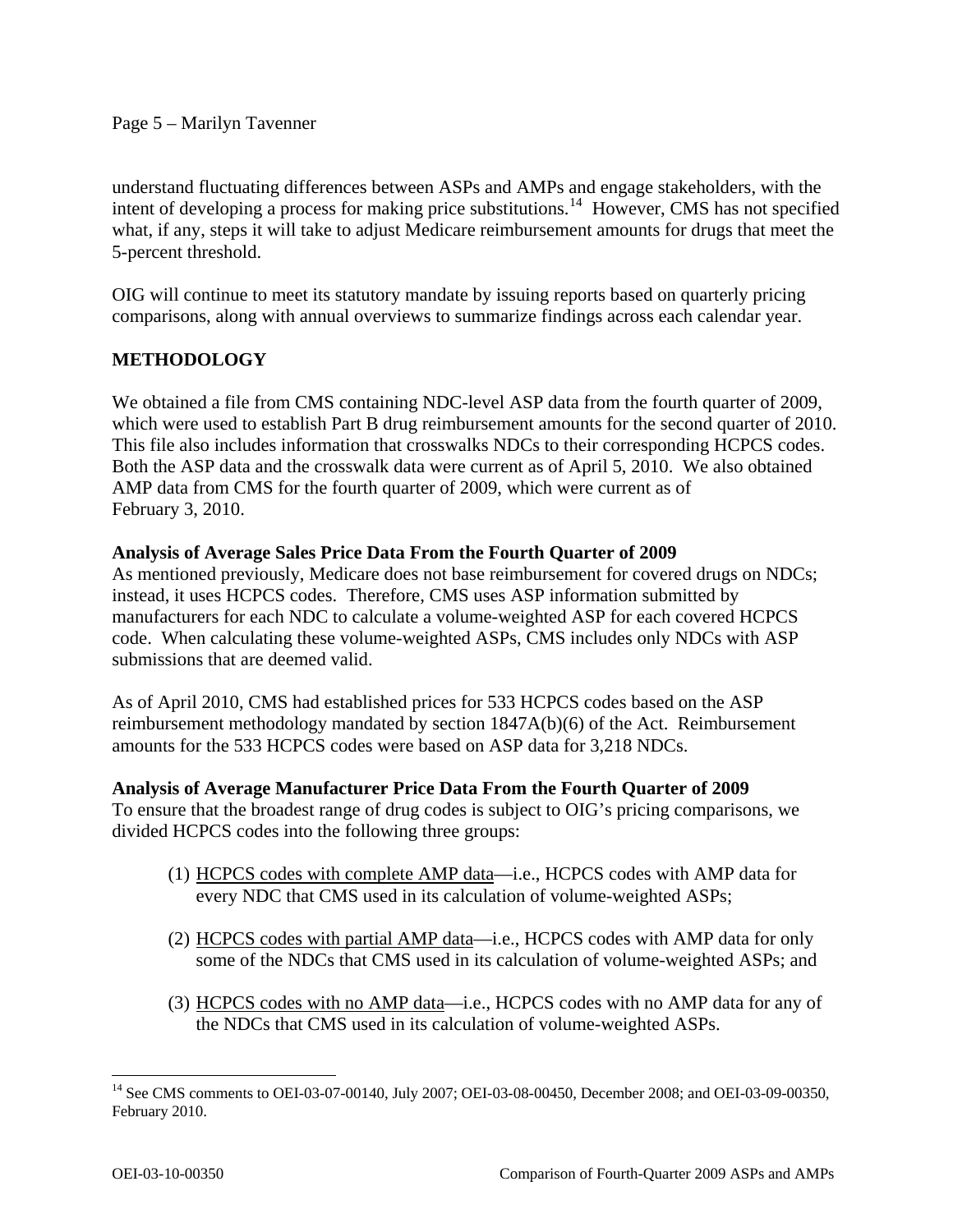## Page 6 – Marilyn Tavenner

As previously noted, the AMP for each NDC is reported for the lowest identifiable quantity of the drug contained in that NDC (e.g., 1 milliliter, 1 tablet, 1 capsule). In contrast, the ASP is reported for the entire amount of the drug contained in the NDC (e.g., 50 milliliters, 100 tablets). To ensure that the AMP would be comparable to the ASP, it was necessary to convert the AMP for each NDC so that it represented the total amount of the drug contained in that NDC.

To calculate "converted AMPs" for NDCs in the first and second groups, we multiplied the AMP by the total amount of the drug contained in each NDC, as identified by sources such as the CMS crosswalk file, manufacturer Web sites, the "Red Book," and the Food and Drug Administration's NDC directory.<sup>[15](#page-5-0)</sup> For certain NDCs, we were unable to successfully identify the amount of the drug reflected by the ASP and therefore could not calculate a converted AMP. Because of these unsuccessful AMP conversions, a total of six HCPCS codes were removed from our analysis.

Using NDCs with successful AMP conversions, we then calculated a volume-weighted AMP for each of the corresponding HCPCS codes, consistent with CMS's methodology for calculating volume-weighted ASPs. Appendix C provides a more detailed description of the methods we used to both convert AMPs and calculate volume-weighted AMPs. Table 1 provides the final number of HCPCS codes and NDCs included in our analysis after we removed NDCs with either no AMP data or unsuccessful AMP conversions.

| Availability of AMP Data for HCPCS Code | Number of<br><b>HCPCS Codes</b> | Number of<br><b>NDCs</b> |
|-----------------------------------------|---------------------------------|--------------------------|
| Complete AMP Data                       | 328                             | 1.065                    |
| Partial AMP Data                        | 137                             | 1.068                    |
| No AMP Data                             | 62                              | 243                      |

## **Table 1: Number of Drug Codes and NDCs Included in OIG's Pricing Comparison**

Source: OIG analysis of fourth-quarter 2009 ASP and AMP data, 2010.

## **Comparing Fourth-Quarter 2009 Volume-Weighted ASPs to Volume-Weighted AMPs**

For each of the HCPCS codes included in our study, we compared the volume-weighted ASP and AMP and determined whether the ASP for the code exceeded the AMP by at least 5 percent.

For those HCPCS codes that met or exceeded the 5-percent threshold, we reviewed the associated NDCs to verify the accuracy of the billing unit information. According to our review, NDCs for four codes had billing unit information in CMS's crosswalk file that may not have accurately reflected the number of billing units actually contained in the NDC. Because volume-weighted ASPs and AMPs are calculated using this billing unit information, we could not be certain that the results for these codes were correct. Therefore, we did not consider these four HCPCS codes as having met the 5-percent threshold. We also excluded one additional

<span id="page-5-0"></span><sup>&</sup>lt;sup>15</sup> We did not calculate converted AMPs for NDCs in the third group because those NDCs had no AMP data.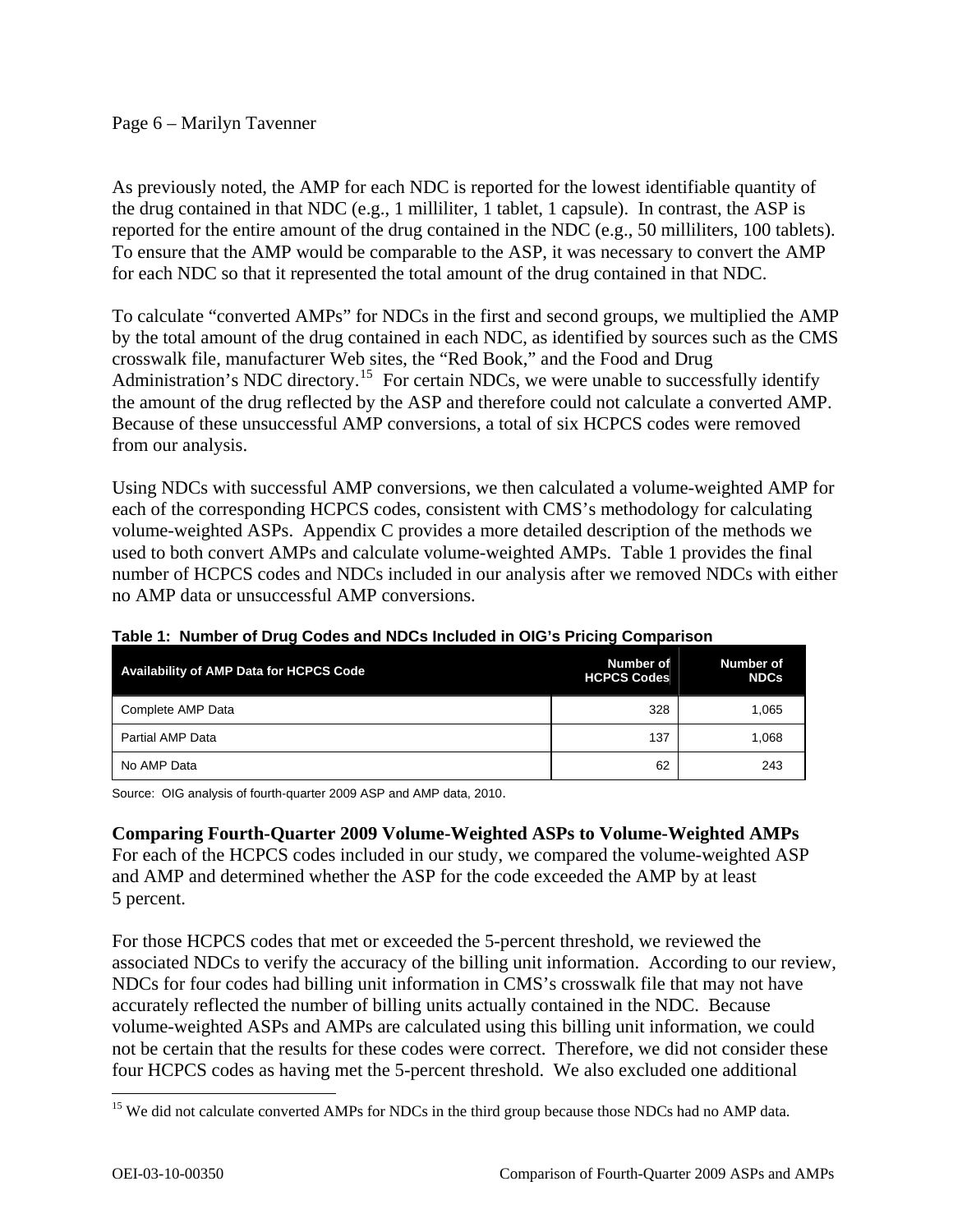### Page 7 – Marilyn Tavenner

HCPCS code from our findings because the manufacturer of the corresponding NDC indicated to OIG that the AMP data were not correct.<sup>[16](#page-6-0)</sup>

For the remaining HCPCS codes, we then estimated the monetary impact of lowering reimbursement to 103 percent of the AMP.<sup>[17](#page-6-1)</sup> For each of the HCPCS codes that met the 5-percent threshold, we calculated 103 percent of the volume-weighted AMP and subtracted this amount from the second-quarter 2010 reimbursement amount for the HCPCS code, which is equal to 106 percent of the volume-weighted ASP. To estimate the financial effect for the second quarter of 2010, we then multiplied the difference by one-fourth of the number of services that were allowed by Medicare for each HCPCS code in 2009, as reported in the PBAR.<sup>[18](#page-6-2)</sup> This estimate assumes that the number of services that were allowed by Medicare in 2009 remained consistent from one quarter to the next and that there were no significant changes in utilization between 2009 and 2010.

## **Identifying Codes That Would Have Met the 5-Percent Threshold in Previous Quarters**

We determined whether codes meeting the 5-percent threshold in the fourth quarter of 2009 would have also met the 5-percent threshold in any of the four previous quarters, dating back to the fourth quarter of 2008.

### **Limitations**

We did not verify the accuracy of manufacturer-reported ASP and AMP data, nor did we verify the underlying methodology used by manufacturers to calculate ASPs and AMPs. Furthermore, we did not verify the accuracy of CMS's crosswalk files or examine NDCs that CMS opted to exclude from its calculation of Part B drug reimbursement amounts.

Manufacturers are required to submit their quarterly ASP and AMP data to CMS 30 days after the close of the quarter. Our analyses were performed on ASP and AMP data compiled by CMS soon after that deadline. We did not determine whether manufacturers provided additional or revised pricing data to CMS at a later date.

## **Standards**

 $\overline{a}$ 

This study was conducted in accordance with the *Quality Standards for Inspections* approved by the Council of the Inspectors General on Integrity and Efficiency.

<span id="page-6-0"></span><sup>&</sup>lt;sup>16</sup> In the course of a previous report (see OEI-03-09-00350), a manufacturer notified us that the AMP data for one of its NDCs were incorrect for all four quarters of 2008. The fourth-quarter 2009 AMP for that NDC was the same as the fourth-quarter 2008 AMP identified by the manufacturer as incorrect; therefore, we assumed that the fourthquarter 2009 AMP was incorrect as well.

<span id="page-6-1"></span><sup>&</sup>lt;sup>17</sup> Section 1847A(d)(3)(C) of the Act directs the Secretary to replace payment amounts for drugs that meet the 5-percent threshold with the lesser of the widely available market price for the drug (if any) or 103 percent of the AMP. For the purposes of this study, we used 103 percent of the AMP to estimate the impact of lowering reimbursement amounts. If widely available market prices had been available for these drugs and lower than 103 percent of the AMP, the savings estimate presented in this report would have been greater.

<span id="page-6-2"></span><sup>&</sup>lt;sup>18</sup> The PBAR data for 2009 were downloaded in March 2010.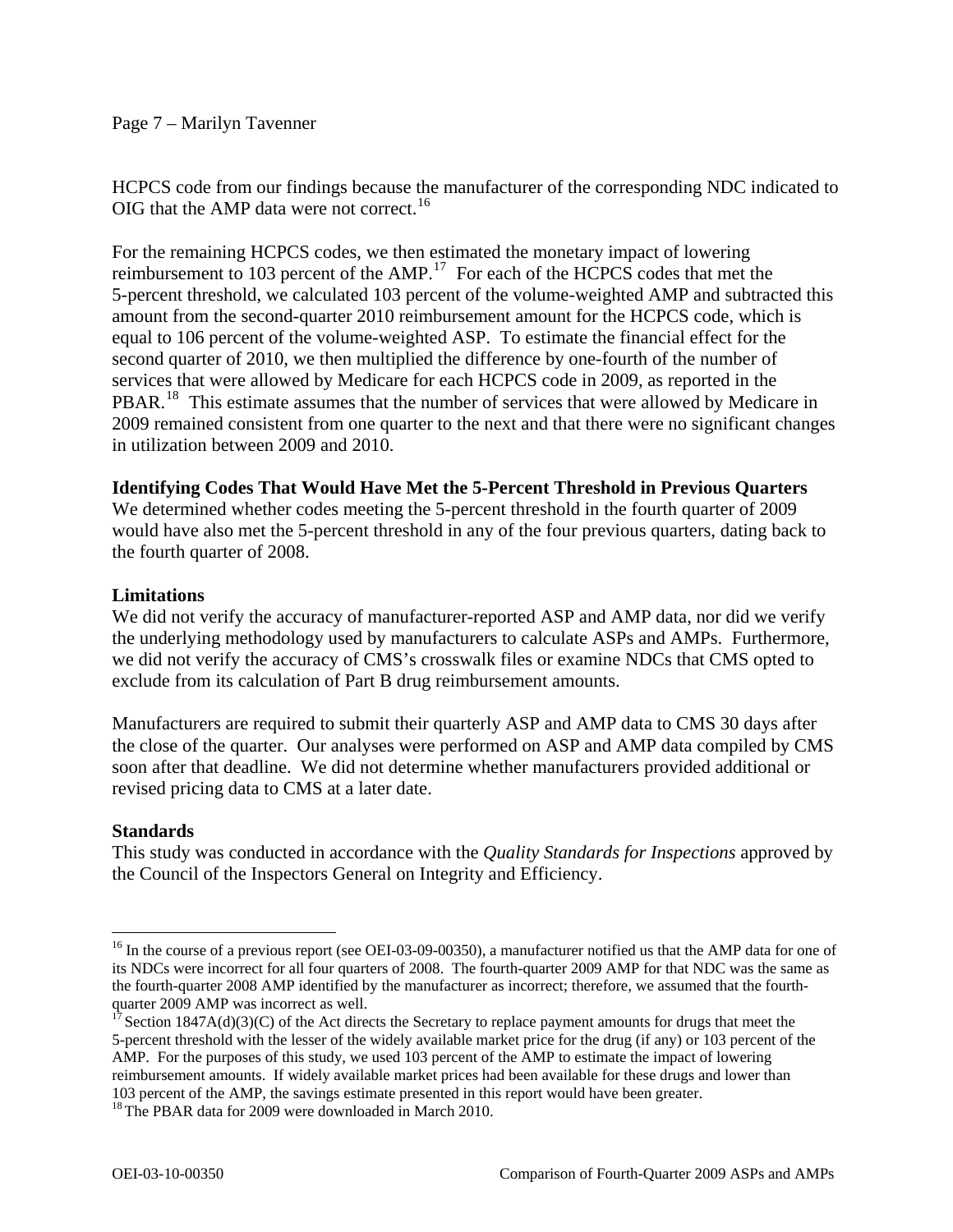## **RESULTS**

# **Of the 328 Drug Codes With Complete AMP Data, Volume-Weighted ASPs for 11 Exceeded the Volume-Weighted AMPs by at Least 5 Percent**

Consistent with sections 1847A(d)(2)(B) and 1847A(d)(3) of the Act, OIG compared ASPs to AMPs to identify instances in which the ASP for a particular drug exceeded the AMP by a threshold of 5 percent. In the fourth quarter of 2009, 11 of the 328 HCPCS codes with complete AMP data (3 percent) met this 5-percent threshold. A list of the 11 HCPCS codes, including their descriptions and HCPCS dosage amounts, is presented in Appendix D.

Table 2 describes the extent to which ASPs exceeded AMPs for the 11 HCPCS codes. For one of the codes, the volume-weighted ASP exceeded the volume-weighted AMP by more than 40 percent.

| <b>Percentage by Which ASP</b><br><b>Exceeded AMP</b> | <b>Number of HCPCS</b><br>Codes |
|-------------------------------------------------------|---------------------------------|
| 5.00%-9.99%                                           | 7                               |
| 10.00%-19.99%                                         | 3                               |
| 20.00%-29.99%                                         | O                               |
| 30.00%-39.99%                                         | 0                               |
| 40.00%-49.99%                                         | 1                               |
| 50.00%-59.99%                                         | 0                               |
| 60.00%-69.99%                                         | 0                               |
| 70.00%-79.99%                                         | ŋ                               |
| 80.00%-89.99%                                         | 0                               |
| 90.00%-99.99%                                         | O                               |
| 100% and above                                        | O                               |
| Total                                                 |                                 |

#### **Table 2: Extent to Which ASPs Exceeded AMPs for 11 HCPCS Codes With Complete AMP Data**

Source: OIG analysis of fourth-quarter 2009 ASP and AMP data, 2010.

Almost two-thirds of the HCPCS codes (7 of 11) also met the 5-percent threshold in one or more of the previous four quarters. Although no HCPCS codes met the 5-percent threshold in all five of the quarters under review, the ASPs for HCPCS code J2792 exceeded the AMPs by at least 5 percent in four of the five quarters, and the ASPs for code J9340 exceeded the AMPs by at least 5 percent in three of the five quarters. Table 3 presents a list of the seven HCPCS codes that were eligible for price adjustments in previous quarters.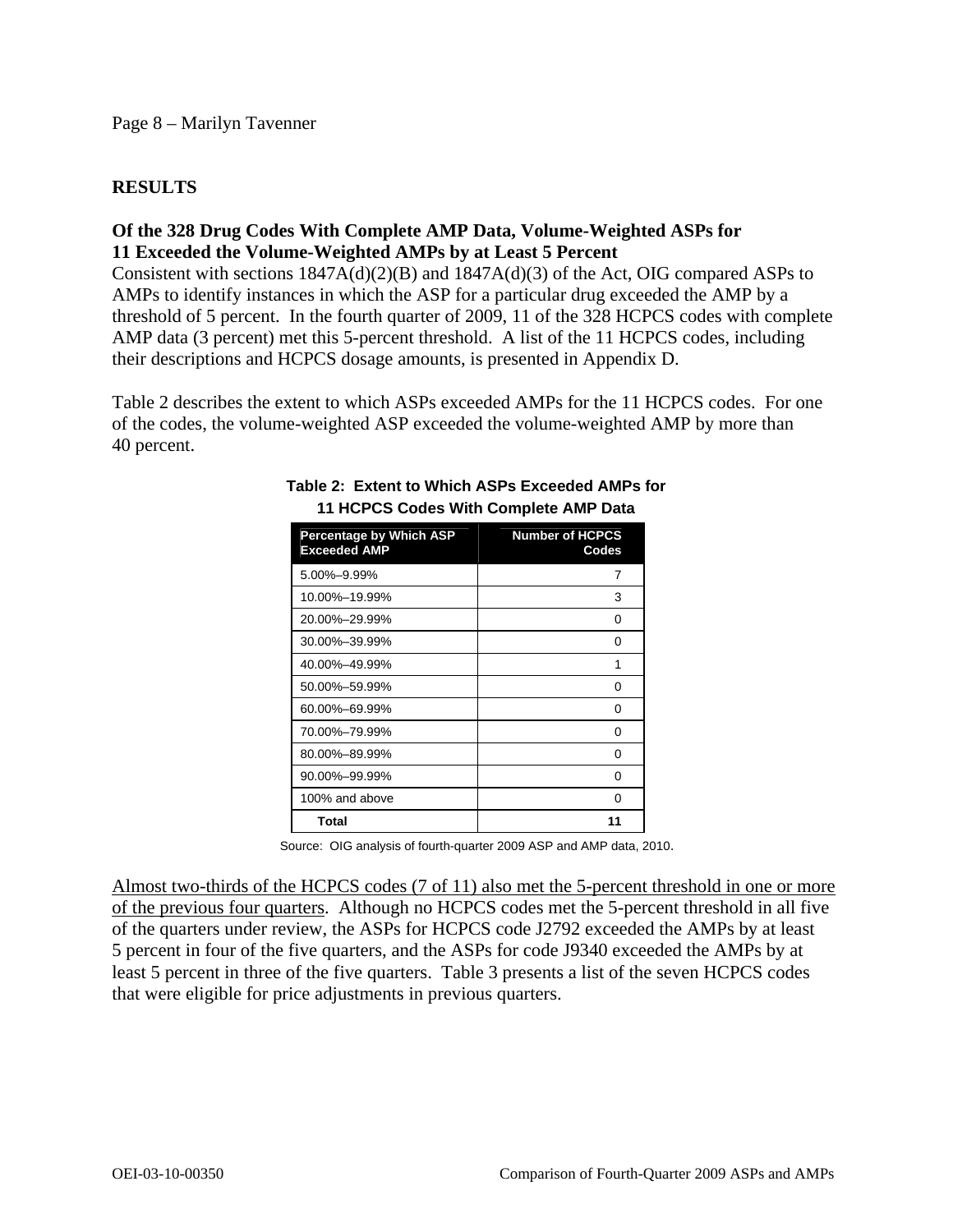|                      | <b>OIG Reports Comparing ASP and AMP</b> |                          |                           |                                 |                                  |
|----------------------|------------------------------------------|--------------------------|---------------------------|---------------------------------|----------------------------------|
| <b>HCPCS</b><br>Code | <b>Fourth</b><br>Quarter<br>2009         | Third<br>Quarter<br>2009 | Second<br>Quarter<br>2009 | <b>First</b><br>Quarter<br>2009 | <b>Fourth</b><br>Quarter<br>2008 |
| J2792                | X                                        | X                        | X                         |                                 | X                                |
| J9340                | X                                        | X                        |                           |                                 | Х                                |
| J0210                | X                                        | X                        |                           |                                 |                                  |
| J1327                | X                                        | X                        |                           |                                 |                                  |
| J9214                | X                                        | X                        |                           |                                 |                                  |
| Q0166                | X                                        | X                        |                           |                                 |                                  |
| J0735                | X                                        |                          | X                         |                                 |                                  |

#### **Table 3: Seven HCPCS Codes With Complete AMP Data in the Fourth Quarter of 2009 That Also Met the 5-Percent Threshold in Previous Quarters**

Source: OIG analysis of ASP and AMP data from the fourth quarter of 2008 through the fourth quarter of 2009.

Lowering reimbursement amounts for the 11 HCPCS codes to 103 percent of the AMPs would have reduced Medicare allowances by almost \$1 million in the second quarter of 2010. Sections 1847A(d)(3)(A) and (B) of the Act provide that the Secretary may disregard the ASP pricing methodology for a drug with an ASP that exceeds the AMP by at least 5 percent. Pursuant to section  $1847A(d)(3)(C)$  of the Act, "... the Secretary shall, effective as of the next quarter, substitute for the amount of payment … the lesser of (i) the widely available market price … (if any); or (ii) 103 percent of the average manufacturer price...." In this study, we identified 11 HCPCS codes that met the 5-percent threshold specified in the Act. If reimbursement amounts for these 11 codes with complete AMP data had been based on 103 percent of the AMPs during the second quarter of 2010, we estimate that Medicare expenditures would have been reduced by \$909,000 in that quarter alone.<sup>[19](#page-8-0)</sup>

Three of the eleven HCPCS codes accounted for over 90 percent of the estimated savings. If the reimbursement amounts for codes J9214, J0735 and J2792 had been based on 103 percent of the AMPs during the second quarter of 2010, we estimate that Medicare expenditures would have been reduced by \$525,000, \$203,000, and \$101,000, respectively.

# **Of the 137 Drug Codes With Partial AMP Data, Volume-Weighted ASPs for 24 Exceeded the Volume-Weighted AMPs by at Least 5 Percent**

In addition to examining HCPCS codes with complete AMP data, we examined 137 HCPCS codes for which only partial AMP data were available. ASPs for 24 of these 137 HCPCS codes (18 percent) exceeded the AMPs by at least 5 percent in the fourth quarter of 2009. A list of the 24 HCPCS codes, including their descriptions and HCPCS dosage amounts, is presented in Appendix E.

1

<span id="page-8-0"></span><sup>&</sup>lt;sup>19</sup> This savings estimate assumes that the number of services that were allowed by Medicare in 2009 remained consistent from one quarter to the next and that there were no significant changes in utilization between 2009 and 2010.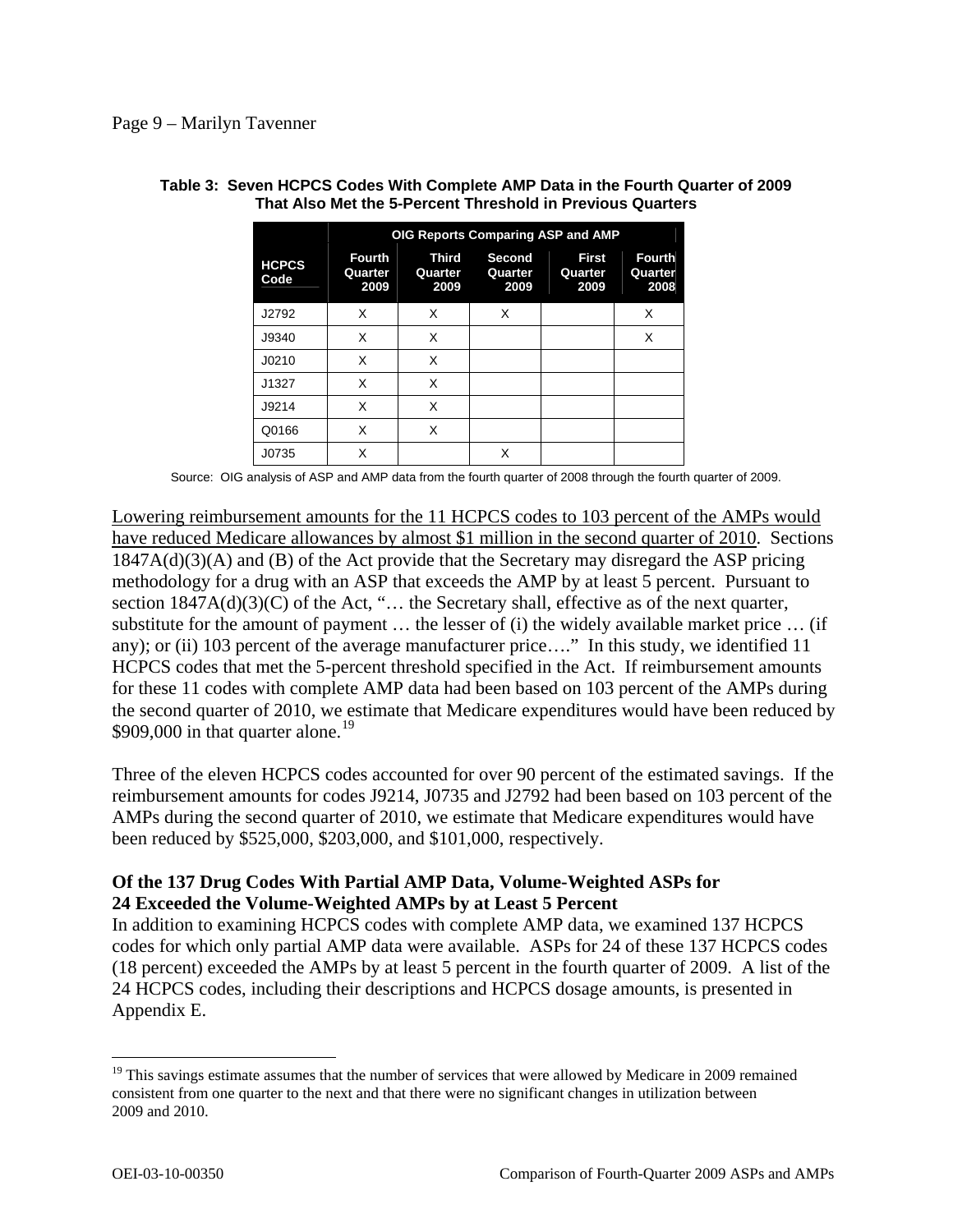## Page 10 – Marilyn Tavenner

Table 4 describes the extent to which ASPs exceeded AMPs for the 24 HCPCS codes. For over one-third of the codes (9 of 24), volume-weighted ASPs exceeded volume-weighted AMPs by 20 percent or more. The ASP for one of these codes was more than double the AMP.

| 49 TIUTUJ UUUTS YYILII FAILIAI AMF DALA        |                                 |  |  |
|------------------------------------------------|---------------------------------|--|--|
| Percentage by Which ASP<br><b>Exceeded AMP</b> | <b>Number of HCPCS</b><br>Codes |  |  |
| 5.00%-9.99%                                    | 11                              |  |  |
| 10.00%-19.99%                                  | 4                               |  |  |
| 20.00%-29.99%                                  | 2                               |  |  |
| 30.00%-39.99%                                  | 3                               |  |  |
| 40.00%-49.99%                                  | 0                               |  |  |
| 50.00%-59.99%                                  | 1                               |  |  |
| 60.00%-69.99%                                  | 1                               |  |  |
| 70.00%-79.99%                                  | 1                               |  |  |
| 80.00%-89.99%                                  | 0                               |  |  |
| 90.00%-99.99%                                  | 0                               |  |  |
| 100% and above                                 | 1                               |  |  |
| <b>Total</b>                                   | 24                              |  |  |

| Table 4: Extent to Which ASPs Exceeded AMPs for |
|-------------------------------------------------|
| 24 HCPCS Codes With Partial AMP Data            |

Source: OIG analysis of fourth-quarter 2009 ASP and AMP data, 2010.

Over 45 percent of HCPCS codes with partial AMP data (11 of 24) also met the 5-percent threshold in one or more of the previous four quarters. For five HCPCS codes (J0560, J1190, J2765, Q9965, and Q9966), ASPs exceeded AMPs by at least 5 percent in each of the five quarters under review, dating back to the fourth quarter of 2008. Another two HCPCS codes met the 5-percent threshold in three of the five quarters under review. Table 5 presents a list of the 11 HCPCS codes that were eligible for price adjustments in previous quarters.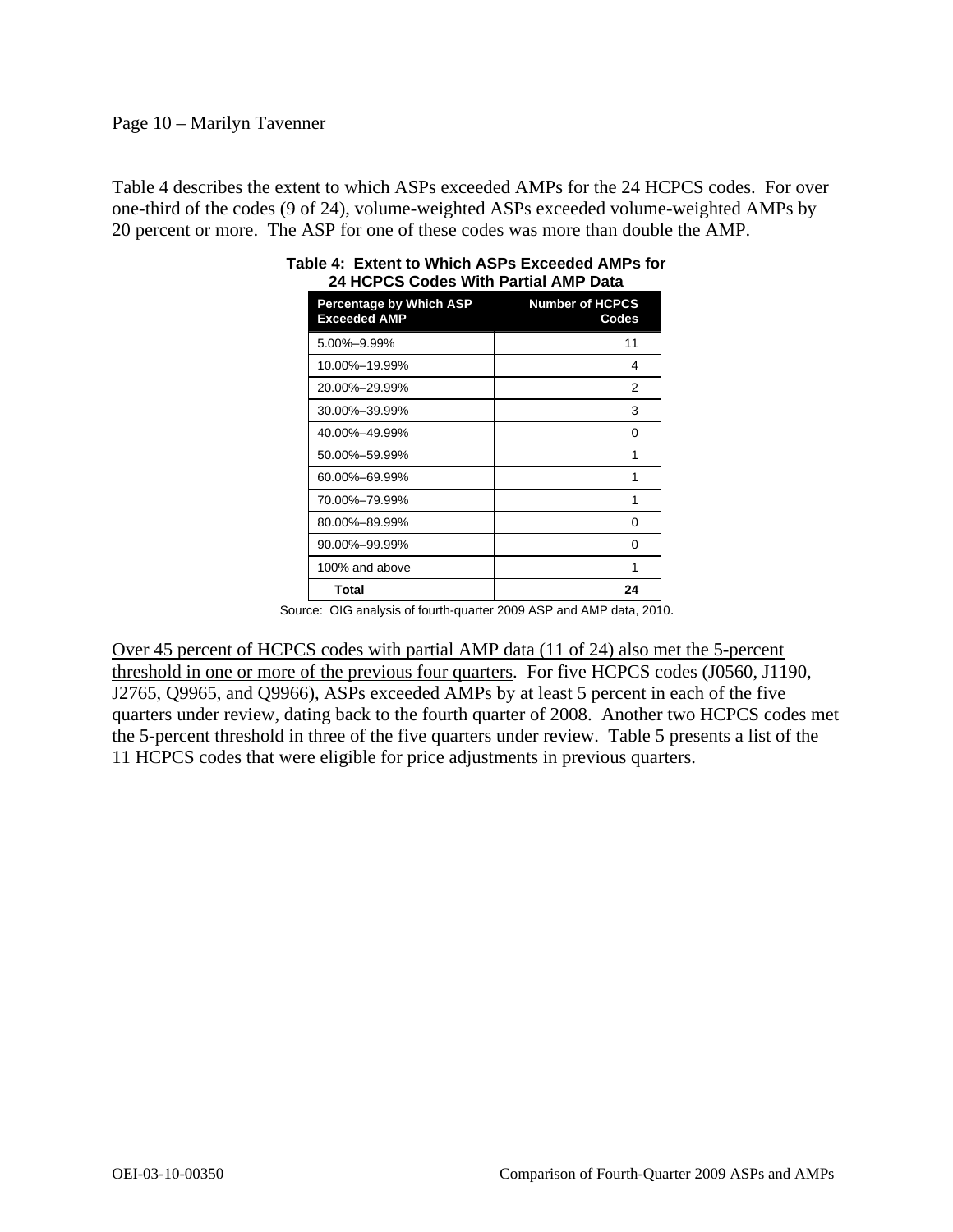|                      | OIG Reports Comparing ASP and AMP |                                 |                           |                                 |                                  |
|----------------------|-----------------------------------|---------------------------------|---------------------------|---------------------------------|----------------------------------|
| <b>HCPCS</b><br>Code | <b>Fourth</b><br>Quarter<br>2009  | <b>Third</b><br>Quarter<br>2009 | Second<br>Quarter<br>2009 | <b>First</b><br>Quarter<br>2009 | <b>Fourth</b><br>Quarter<br>2008 |
| J0560                | X*                                | X                               | X*                        | X*                              | $X^*$                            |
| J1190                | X*                                | X*                              | X*                        | $X^*$                           | $X^*$                            |
| J2765                | X*                                | X                               | X                         | X                               | X                                |
| Q9965                | X*                                | X*                              | X*                        | $X^*$                           | $X^*$                            |
| Q9966                | X*                                | X*                              | X*                        | X*                              | X*                               |
| J7509                | X*                                | $X^*$                           | $X^*$                     |                                 |                                  |
| J0170                | X*                                |                                 |                           | $X^*$                           | $X^*$                            |
| J2700                | X*                                | $X^*$                           |                           |                                 |                                  |
| Q0170                | X*                                | X*                              |                           |                                 |                                  |
| J9185                | X*                                |                                 |                           |                                 | X                                |
| Q0179                | X*                                |                                 |                           |                                 | $X^*$                            |

#### **Table 5: Eleven HCPCS Codes With Partial AMP Data in the Fourth Quarter of 2009 That Also Met the 5-Percent Threshold in Previous Quarters**

\*These codes previously met the 5-percent threshold during the specified quarters based on partial AMP data. Source: OIG analysis of ASP and AMP data from the fourth quarter of 2008 through the fourth quarter of 2009.

Lowering reimbursement amounts for the 24 HCPCS codes to 103 percent of the AMPs would have reduced Medicare allowances by an estimated \$3.4 million in the second quarter of  $2010$  $2010$ <sup>20, [21](#page-10-1)</sup> Two of the twenty-four HCPCS codes accounted for almost 70 percent of the \$3.4 million. If the reimbursement amounts for codes Q9965 and J9185 had been based on 103 percent of the AMPs during the second quarter of 2010, we estimate that Medicare expenditures would have been reduced by \$1.4 million and \$869,000, respectively.

## **Pricing Comparisons Could Not Be Performed on 62 Drug Codes Because No AMP Data Were Available**

For 62 HCPCS codes, OIG could not compare ASPs and AMPs because there were no AMP data for any of the 243 NDCs that CMS used when calculating drug reimbursement amounts for these codes. In 2009, Medicare allowances for these 62 codes totaled \$166 million.<sup>[22](#page-10-2)</sup>

Manufacturers for 16 percent of the NDCs without AMP data (39 of 243) participated in the Medicaid drug rebate program as of the fourth quarter of 2009 and were therefore generally

<span id="page-10-0"></span><sup>&</sup>lt;sup>20</sup> This savings estimate assumes that the number of services that were allowed by Medicare in 2009 remained consistent from one quarter to the next and that there were no significant changes in utilization between 2009 and 2010.

<span id="page-10-1"></span><sup>&</sup>lt;sup>21</sup> One of the twenty-four HCPCS codes was not listed in the 2009 PBAR file. As a result, a savings estimate was not calculated for this code.

<span id="page-10-2"></span> $22$  Of the 62 HCPCS codes with no associated AMP data, 4 had no expenditures listed in the 2009 PBAR file. As a result, these codes were not included in the total Medicare allowances for the year.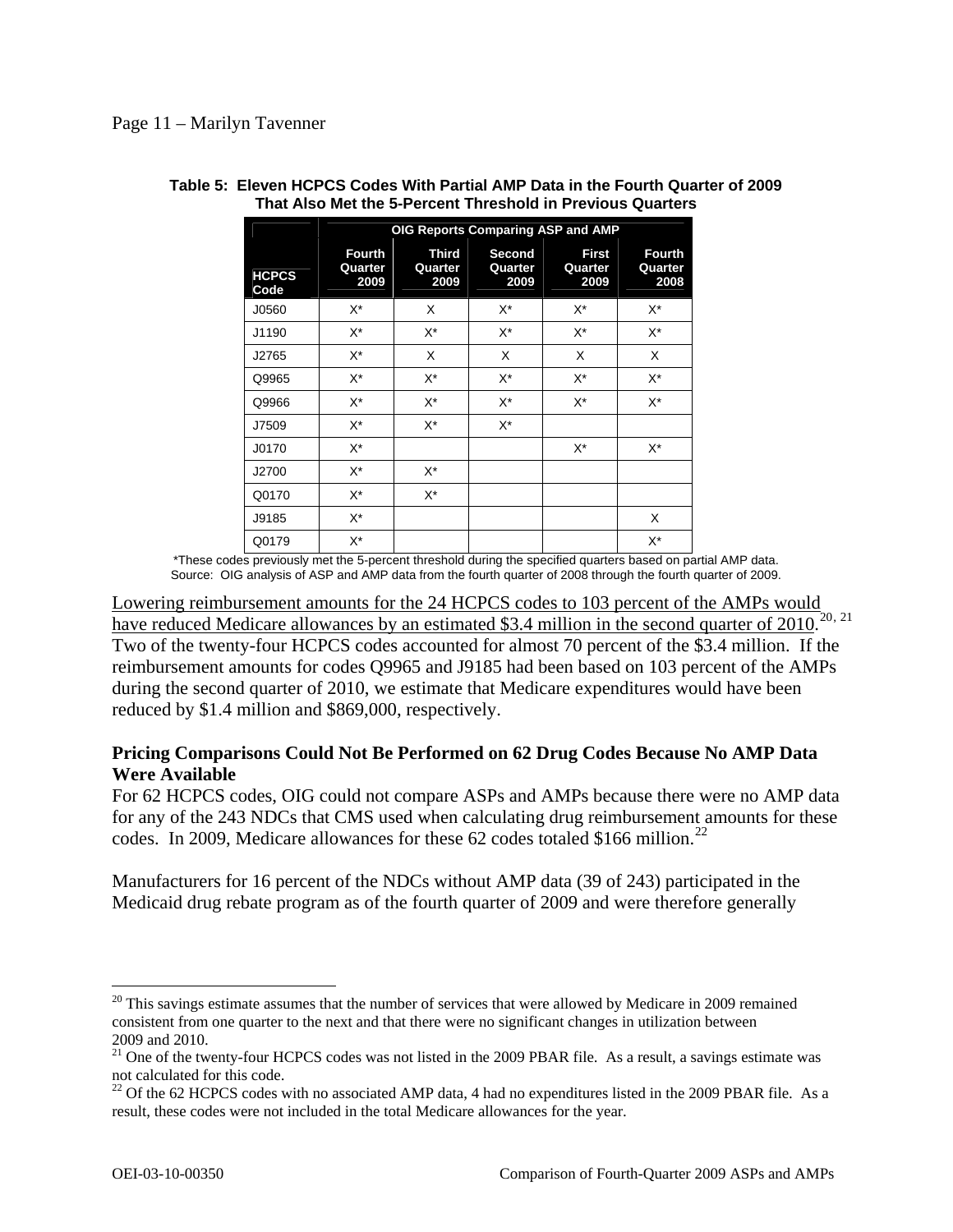Page 12 – Marilyn Tavenner

required to submit AMP data for their covered outpatient drugs.<sup>[23](#page-11-0), [24](#page-11-1), [25](#page-11-2)</sup> The majority of these 39 NDCs belonged to one manufacturer.

Manufacturers for the remaining 204 of 243 NDCs did not participate in the Medicaid drug rebate program and therefore were not required to submit AMP data.

# **CONCLUSION**

To monitor Medicare reimbursement amounts based on ASPs and consistent with sections  $1847A(d)(2)(B)$  and  $1847A(d)(3)$  of the Act, OIG compared ASPs and AMPs to identify instances in which the ASP for a particular drug exceeded the AMP by at least 5 percent. This is OIG's 17<sup>th</sup> report comparing ASPs and AMPs, and it examines HCPCS codes with AMP data for every NDC that CMS used to establish reimbursement amounts, as well as HCPCS codes with only partial AMP data.

In the fourth quarter of 2009, we identified a total of 35 HCPCS codes that met the threshold for price adjustment. Of these 35 HCPCS codes, over half were previously identified by OIG as having ASPs that exceeded the AMPs by at least 5 percent. Finally, we could not compare ASPs and AMPs for 62 HCPCS codes because AMP data were not submitted for any of the NDCs that CMS used to calculate reimbursement. Manufacturers for 16 percent of these NDCs had Medicaid drug rebate agreements and were therefore generally required to submit AMPs. OIG will continue to work with CMS to evaluate and pursue appropriate actions against those manufacturers that fail to submit required data.

Some of OIG's previous reports comparing ASPs and AMPs have contained recommendations, which we continue to support.<sup>[26](#page-11-3)</sup> We are not making additional recommendations in this report and, as such, are issuing the report directly in final form. If you have comments or questions about this report, please provide them within 60 days. Please refer to report number OEI-03-10-00350 in all correspondence.

<span id="page-11-0"></span> $23$  To determine whether a manufacturer participated in the Medicaid drug rebate program, we consulted the list of participating drug companies posted on CMS's Web site.

<span id="page-11-1"></span> $^{4}$  Although manufacturers with rebate agreements are required to submit AMP data for their covered outpatient drugs, there may be valid reasons why an AMP was not provided for a specific NDC in a given quarter. For example, a manufacturer may not have been required to submit an AMP if the drug product had been terminated and there was no drug utilization during the quarter.

<span id="page-11-2"></span><sup>&</sup>lt;sup>25</sup> These 39 NDCs were crosswalked to 24 HCPCS codes.

<span id="page-11-3"></span><sup>&</sup>lt;sup>26</sup> For example, OEI-03-08-00450, December 2008; and OEI-03-09-00350, February 2010.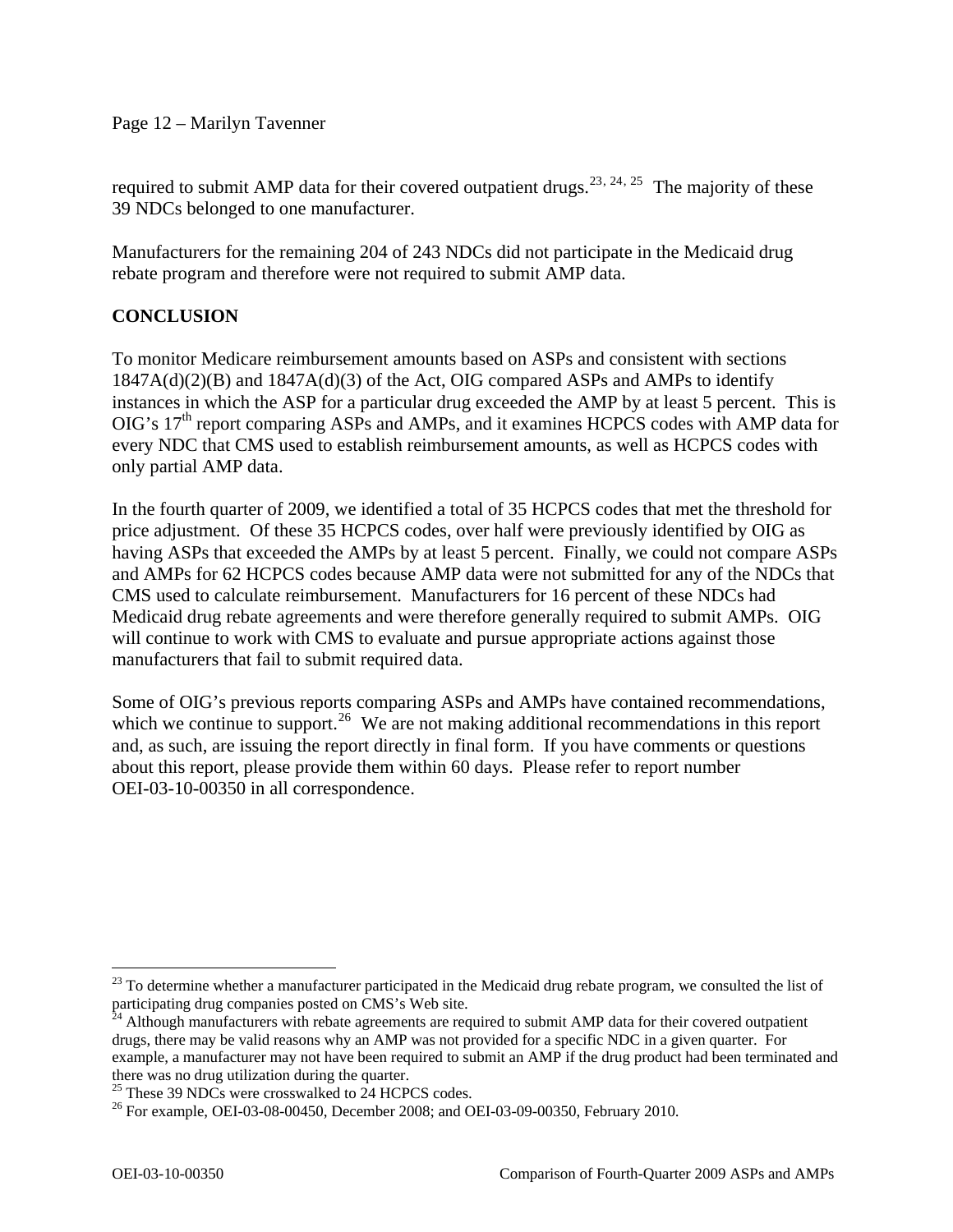Page 13 – Marilyn Tavenner

## **APPENDIX A**

# **The Equation Used by the Centers for Medicare & Medicaid Services To Calculate Volume-Weighted Average Sales Prices on or After April 1, 2008**

A volume-weighted average sales price (ASP) is calculated for the dosage amount associated with the Healthcare Common Procedure Coding System (HCPCS) code. In the following equation, the "number of billing units" represents the number of HCPCS code doses that are contained in a national drug code (NDC).

*of HCPCS Co de for Dosage Amount* **=** 

*Volume-Weighted ASP Sum of (ASP for NDC* \* *Number of NDCs Sold)*

*Sum of (Number of NDCs Sold* \* *Number of Billing Units in NDC)*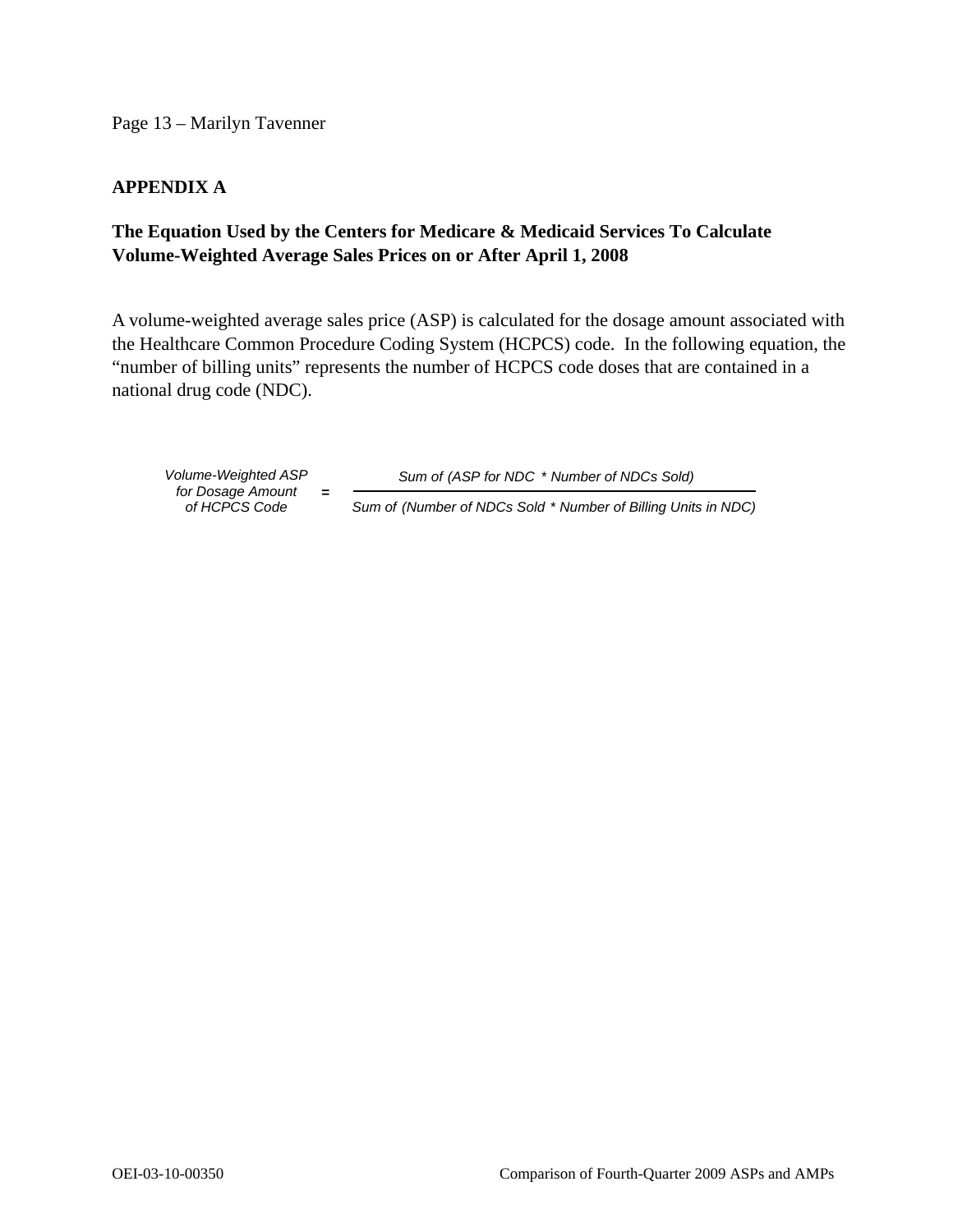### Page 14 – Marilyn Tavenner

## **APPENDIX B**

# **Previous Office of Inspector General Reports Comparing Average Sales Prices and Average Manufacturer Prices**

- Monitoring Medicare Part B Drug Prices: A Comparison of Average Sales Prices to Average Manufacturer Prices, OEI-03-04-00430, April 2006
- Comparison of Fourth-Quarter 2005 Average Sales Prices to Average Manufacturer Prices: Impact on Medicare Reimbursement for Second Quarter 2006, OEI-03-06-00370, July 2006
- Comparison of Third-Quarter 2006 Average Sales Prices to Average Manufacturer Prices: Impact on Medicare Reimbursement for First Quarter 2007, OEI-03-07-00140, July 2007
- Comparison of First-Quarter 2007 Average Sales Prices to Average Manufacturer Prices: Impact on Medicare Reimbursement for Third Quarter 2007, OEI-03-07-00530, September 2007
- Comparison of Second-Quarter 2007 Average Sales Prices and Average Manufacturer Prices: Impact on Medicare Reimbursement for Fourth Quarter 2007, OEI-03-08-00010, December 2007
- Comparison of Third-Quarter 2007 Average Sales Prices and Average Manufacturer Prices: Impact on Medicare Reimbursement for First Quarter 2008, OEI-03-08-00130, May 2008
- Comparison of Fourth-Quarter 2007 Average Sales Prices and Average Manufacturer Prices: Impact on Medicare Reimbursement for Second Quarter 2008, OEI-03-08-00340, August 2008
- Comparison of Average Sales Prices and Average Manufacturer Prices: An Overview of 2007, OEI-03-08-00450, December 2008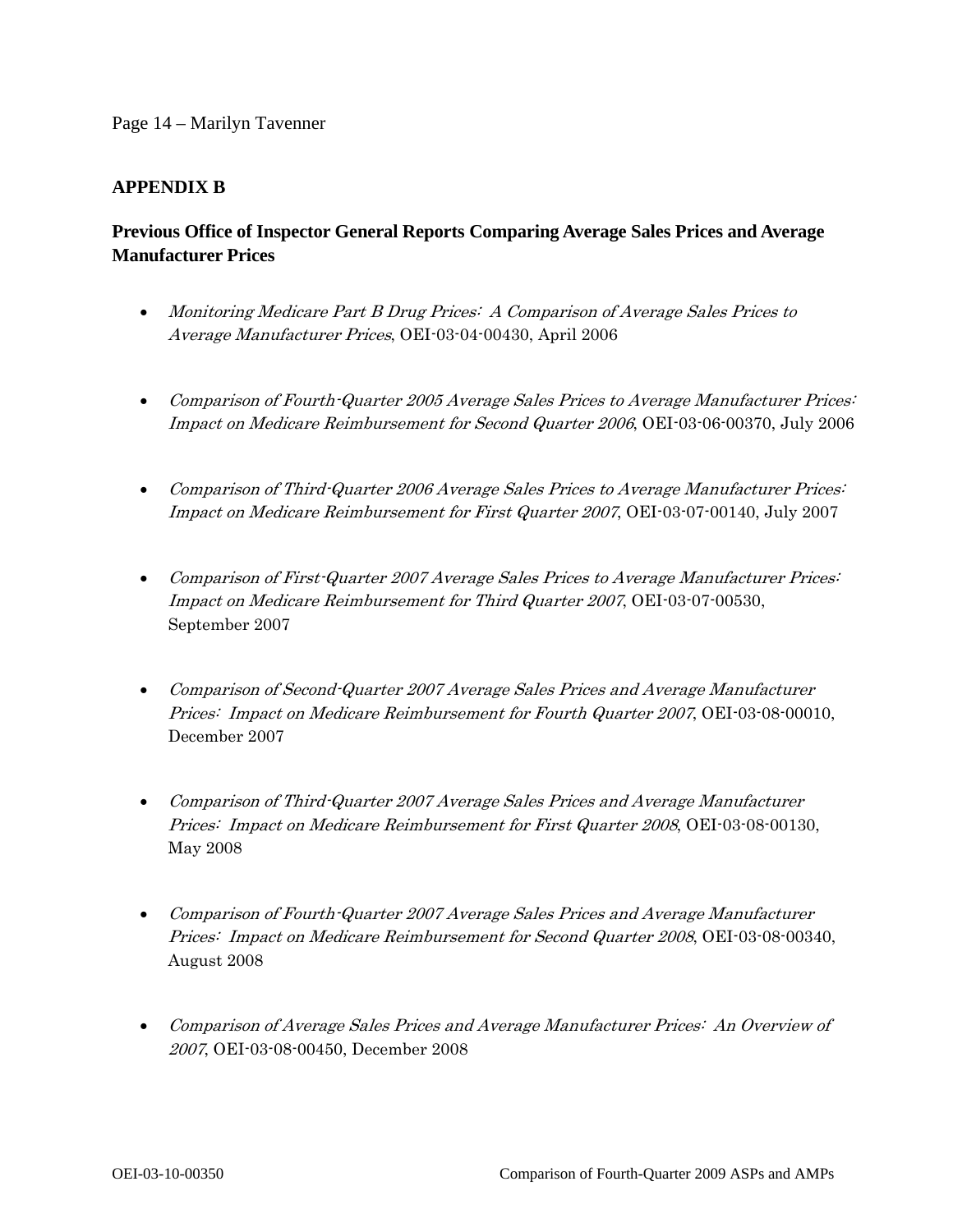### Page 15 – Marilyn Tavenner

- Comparison of First-Quarter 2008 Average Sales Prices and Average Manufacturer Prices: Impact on Medicare Reimbursement for Third Quarter 2008, OEI-03-08-00530, December 2008
- Comparison of Second-Quarter 2008 Average Sales Prices and Average Manufacturer Prices: Impact on Medicare Reimbursement for Fourth Quarter 2008, OEI-03-09-00050, February 2009
- Comparison of Third-Quarter 2008 Average Sales Prices and Average Manufacturer Prices: Impact on Medicare Reimbursement for First Quarter 2009, OEI-03-09-00150, April 2009
- Comparison of Fourth-Quarter 2008 Average Sales Prices and Average Manufacturer Prices: Impact on Medicare Reimbursement for Second Quarter 2009, OEI-03-09-00340, August 2009
- Comparison of First-Quarter 2009 Average Sales Prices and Average Manufacturer Prices: Impact on Medicare Reimbursement for Third Quarter 2009, OEI-03-09-00490, August 2009
- Comparison of Second-Quarter 2009 Average Sales Prices and Average Manufacturer Prices: Impact on Medicare Reimbursement for Fourth Quarter 2009, OEI-03-09-00640, January 2010
- Comparison of Average Sales Prices and Average Manufacturer Prices: An Overview of 2008, OEI-03-09-00350, February 2010
- Comparison of Third-Quarter 2009 Average Sales Prices and Average Manufacturer Prices: Impact on Medicare Reimbursement for First Quarter 2010, OEI-03-10-00150, April 2010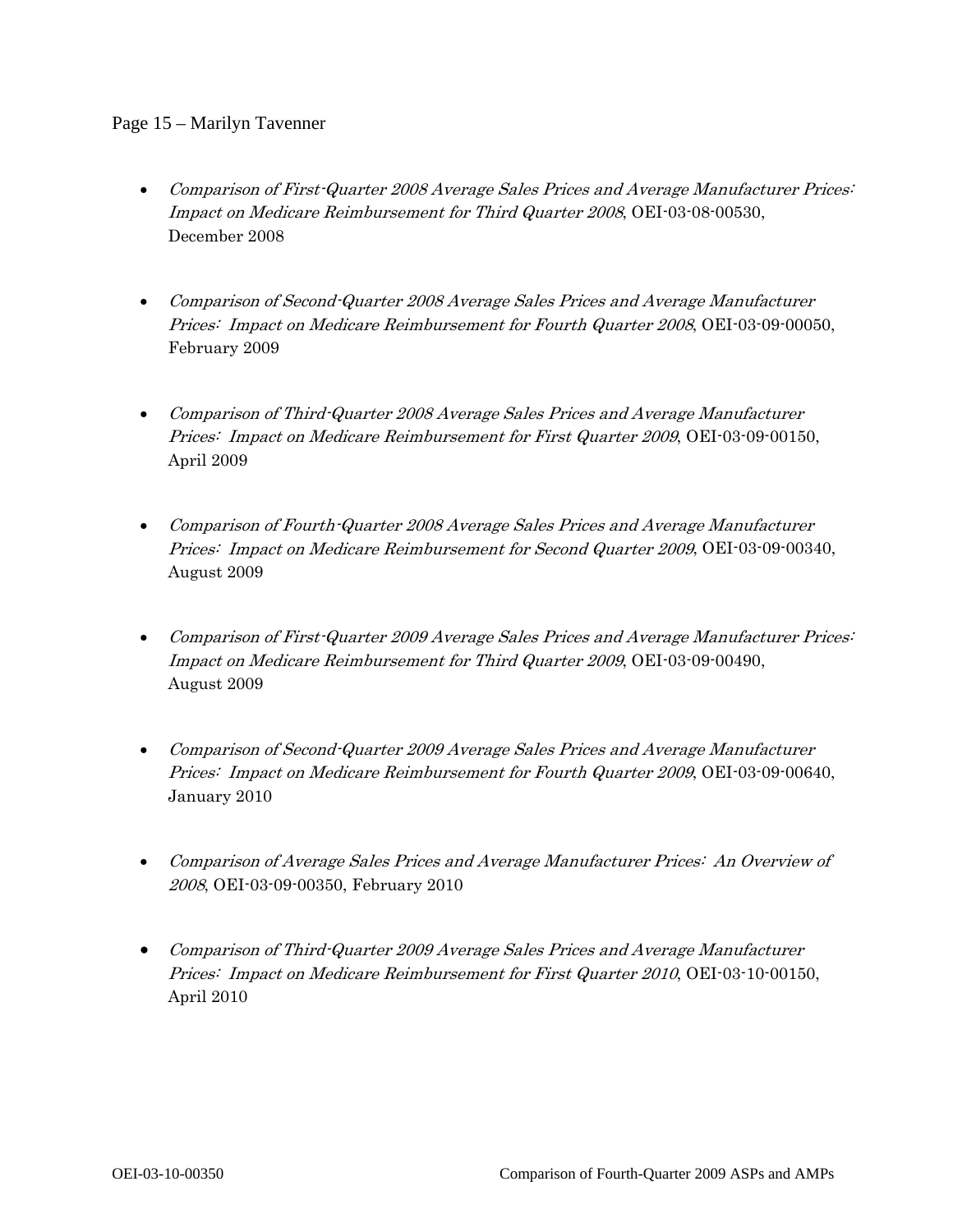# **APPENDIX C**

## **Detailed Methodology for Converting and Volume-Weighting Average Manufacturer Prices for the Fourth Quarter of 2009**

Healthcare Common Procedure Coding System codes with complete average manufacturer price data. Of the 533 Healthcare Common Procedure Coding System (HCPCS) codes with reimbursement amounts based on average sales prices (ASP), 334 had average manufacturer prices (AMP) for every national drug code (NDC) that the Centers for Medicare & Medicaid Services (CMS) used to calculate volume-weighted ASPs. These 334 HCPCS codes represented 1,088 NDCs. For seven NDCs, we could not successfully identify the amount of the drug reflected by the ASP and therefore could not calculate a converted AMP. These seven NDCs were crosswalked to six HCPCS codes. We did not include these 6 HCPCS codes (23 NDCs) in our final analysis.

Using the converted AMPs for the remaining 1,065 NDCs, we then calculated a volumeweighted AMP for each of the remaining 328 HCPCS codes consistent with CMS's methodology for calculating volume-weighted ASPs.

HCPCS codes with partial AMP data. There were 137 HCPCS codes with AMP data for only some of the NDCs that CMS used in its calculation of volume-weighted ASPs. These 137 HCPCS codes represented a total of 1,887 NDCs. AMP data were either missing or unavailable for 814 of these NDCs, which were then excluded from our calculation of volume-weighted  $AMPs.<sup>27</sup>$  $AMPs.<sup>27</sup>$  $AMPs.<sup>27</sup>$ 

We calculated converted AMPs for each of the remaining 1,073 NDCs. For 5 of the 1,073 NDCs, we could not successfully identify the amount of the drug reflected by the ASP and therefore could not calculate a converted AMP. We removed these 5 NDCs from our analysis.<sup>[28](#page-15-1)</sup>

Using the converted AMPs for the remaining 1,068 NDCs, we then calculated a volume-weighted AMP for each of the 137 HCPCS codes consistent with CMS's methodology for calculating volume-weighted ASPs.

HCPCS codes with no AMP data. For 62 HCPCS codes, there were no AMP data for any of the NDCs that CMS used in its calculation of volume-weighted ASPs. These 62 HCPCS codes represented 243 NDCs.

<span id="page-15-0"></span> $\overline{a}$ <sup>27</sup> Although AMP data for these 814 NDCs were excluded from our calculation of volume-weighted AMPs, the corresponding ASPs were not excluded from the volume-weighted ASPs as determined by CMS. Volume-weighted ASPs remained the same, regardless of the availability of AMP data.

<span id="page-15-1"></span><sup>&</sup>lt;sup>28</sup> Although we removed NDCs with problematic AMP conversions, we did not remove the corresponding HCPCS codes, provided that other NDCs for those drug codes had usable AMP data. This differs from our analysis of HCPCS codes with complete AMP data, in which we removed not only the NDCs with problematic AMP conversions, but also the corresponding HCPCS codes.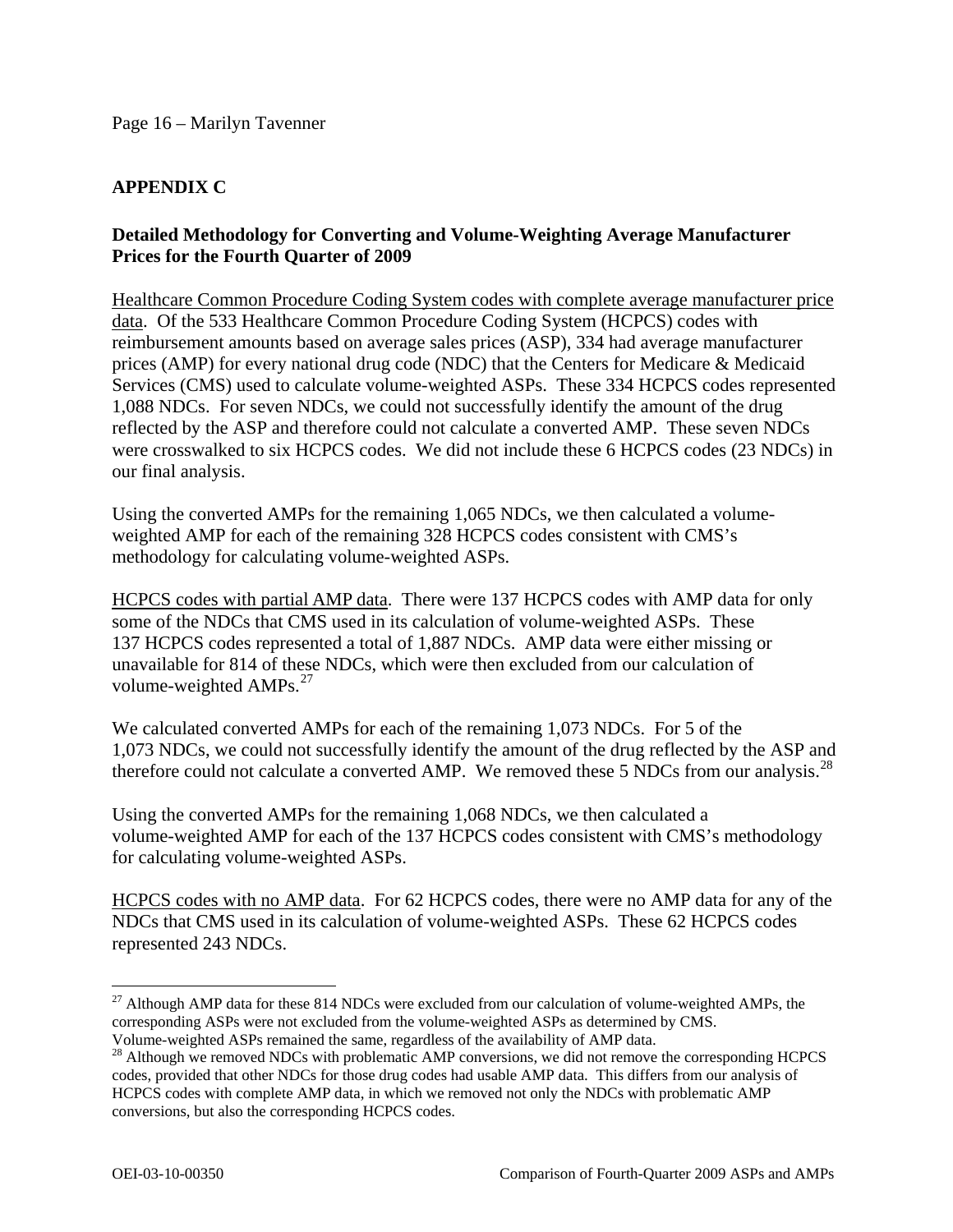## Page 17 – Marilyn Tavenner

## **APPENDIX D**

## **Eleven Drug Codes With Complete Average Manufacturer Price Data That Met the 5-Percent Threshold in the Fourth Quarter of 2009**

| <b>Drug</b><br>Code | <b>Short Description</b>     | <b>Drug Code Dosage</b> |
|---------------------|------------------------------|-------------------------|
| J0210               | Methyldopate HCI injection   | 250 mg                  |
| J0735               | Clonidine HCI                | 1 $mg$                  |
| J1327               | Eptifibatide injection       | 5 <sub>mg</sub>         |
| J2675               | Progesterone injection       | 50 mg                   |
| J2792               | Rho(D) immune globulin       | 100 units               |
| J9214               | Interferon alfa-2b injection | 1 million units         |
| J9280               | Mitomycin injection          | 5 <sub>mg</sub>         |
| J9290               | Mitomycin injection          | $20 \, mg$              |
| J9291               | Mitomycin injection          | 40 mg                   |
| J9340               | Thiotepa injection           | 15 <sub>mg</sub>        |
| Q0166               | Granisetron HCI oral         | 1 $mg$                  |

Source: Office of Inspector General analysis of fourth-quarter 2009 average sales price and average manufacturer price data, 2010.

mg = milligrams.